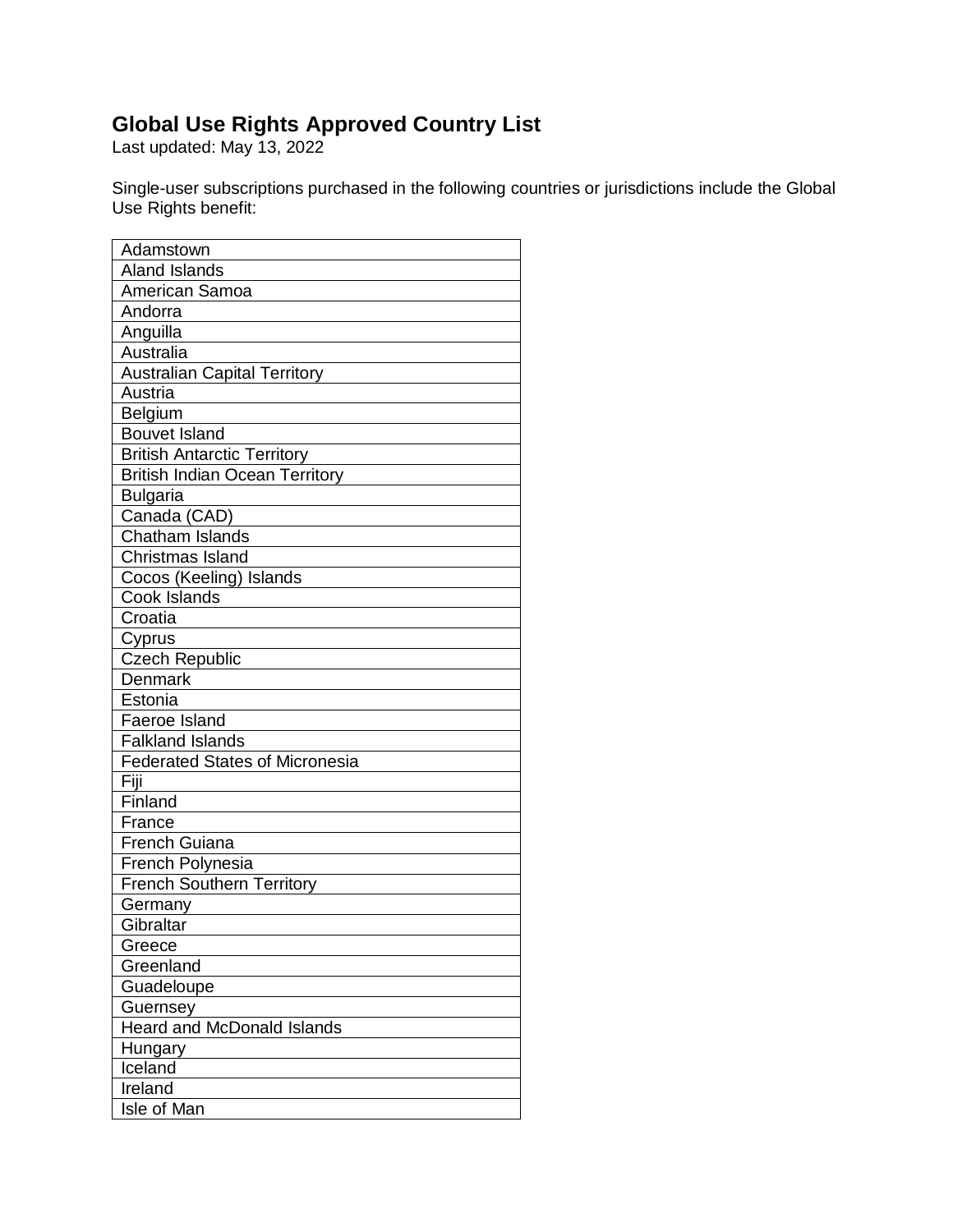| Italy                                              |
|----------------------------------------------------|
| Jamestown                                          |
| Japan                                              |
| Jersey                                             |
| Kiribati                                           |
| Latvia                                             |
| Lichtenstein                                       |
| Lithuania                                          |
| Luxembourg                                         |
| Malta                                              |
| <b>Marshall Islands</b>                            |
| Martinique                                         |
| Mayotte                                            |
| Monaco                                             |
| Montserrat                                         |
| Nauru                                              |
| Netherlands                                        |
| New Caledonia                                      |
| <b>New South Wales</b>                             |
| <b>New Zealand</b>                                 |
| <b>Niue</b>                                        |
| ΝM                                                 |
| Norfolk Island                                     |
| North Island                                       |
| Northern Ireland                                   |
| Northern Mariana Islands                           |
| Northern Territory                                 |
| Norway                                             |
| Palau                                              |
| Papua New Guinea                                   |
| <b>Pitcairn Islands</b>                            |
| Poland                                             |
| Portugal                                           |
| Queensland                                         |
| Republic of Korea                                  |
| Reunion                                            |
| Romania                                            |
| Saint Barthelemy                                   |
| Saint Helena (including Ascension, Tristan da Cunh |
| <b>Saint Martin</b>                                |
| Saint Pierre and Miquelon                          |
| Samoa                                              |
| San Marino                                         |
| Singapore                                          |
| Slovakia                                           |
| Slovenia                                           |
| Solomon Islands                                    |
| South Australia                                    |
| South Georgia and the South Sandwich Islands       |